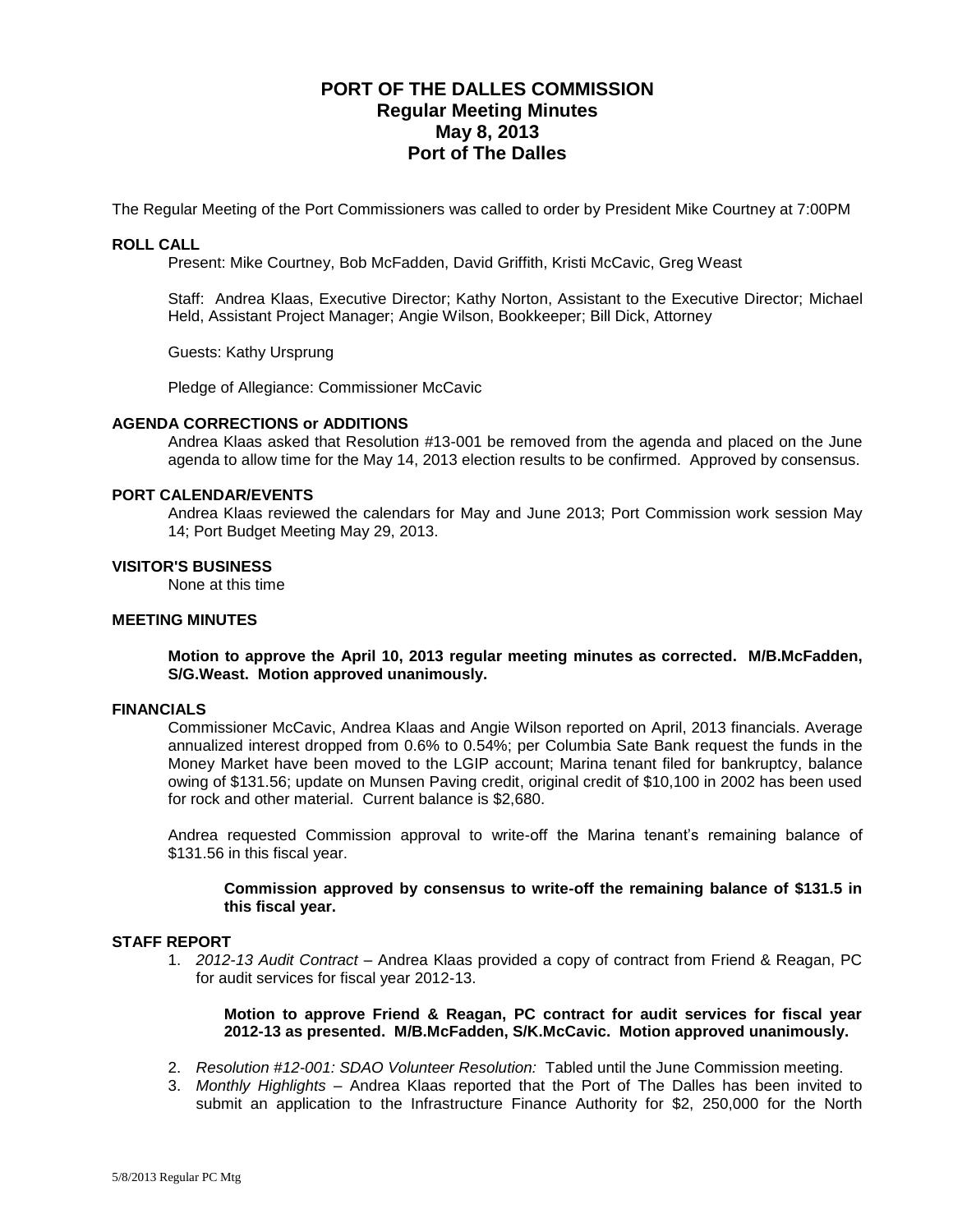Chenoweth project; Andrea and Commissioner McFadden attended Ports Day at the Capitol; report on meeting to discuss downtown businesses; MCEDD and the Ports will be meeting to discuss reactivating the Columbia Gorge Economic Development Association to provide a regional marketing effort; conference call to discuss project intake forms. Received a copy of the State's form that will be modified to fit local businesses; the Port now has a LoopNet account with our properties listed on it; Oregon Economic Development Association board will be meeting in The Dalles May 23, 2013; ODFW has offered to help with costs to install a gate on the Taylor Lake rd.

- 4. *Development Update:* Michael Held reported that the Notice of Administrative Decision on the Subdivision Application was issued by City Planning on April 25; construction plans on proposed sanitary sewer line were submitted to USACE and Dept of State Lands. No comments yet; Chenoweth Project sign is up; held 1<sup>st</sup> Technical Advisory Committee meeting for wetland project. The project was received conceptually and support to continue moving forward was unanimous.
- 5. *Marina Update:* Kathy Norton updated the Commission on activities at the Marina; Update on April 16, 2013 Marina committee meeting; Sea lion trap installed, no results yet; still working with Ernie's Lock & Keys for Security gate lock; Marina committee requested Port use Marina reserve to pay off Port loan – the payoff would be approximately \$90,000, the reserve only has \$80,000. Discussion by Commission.

**Motion to establish a minimum Marina Reserve fund. M/G.Weast, S/D.Griffith. Motion approved 4/1.**

**Motion to add an agenda item to the Port Commission meeting for Marina Tenants. M/K.McCavic, S/G.Weast. Motion not approved 2/3.**

**By consensus the Commission approved disbanding the Marina Committee as of the May 21, 2013 Marina Committee meeting.**

### **REPORTS OF COMMITTEES**

- a) Urban Renewal Commissioner Weast: nothing to report
- b) Chamber of Commerce Commissioner McFadden:
- c) Wasco EDC A.Klaas: Last meeting in Tygh Valley updated on potential projects and challenges in that area.
- d) Community Outreach Team A.Klaas/Commissioner Weast/Commissioner McFadden: Team will be meeting the  $2^{nd}$  Friday of each month.

8:38PM – In to Executive Session

**EXECUTIVE SESSION (**as allowed by ORS 192.660 (2) (e) (f) (h)) This will include discussion of real property transactions, legal rights and duties of a public body with regard to current litigation and privileged legal communication. Media representatives are instructed not to report or disclose matters discussed in executive session.

9:06PM – Back to Regular Session

Action required as a result of Executive Session Discussions regarding WonderWorks:

**Motion to approve returning the 2013 annual rent payment to WonderWorks if they are successful in purchasing the WonderWorks building by December 31, 2013. M/K.McCavic, S/G.Weast. Motion approved 3 yes/2 no.**

#### **COMMISSION CALL**

1. President:

**THERE BEING NO FURTHER BUSINESS TO COME BEFORE THE PORT COMMISSION, the meeting adjourned at 9:08PM.**